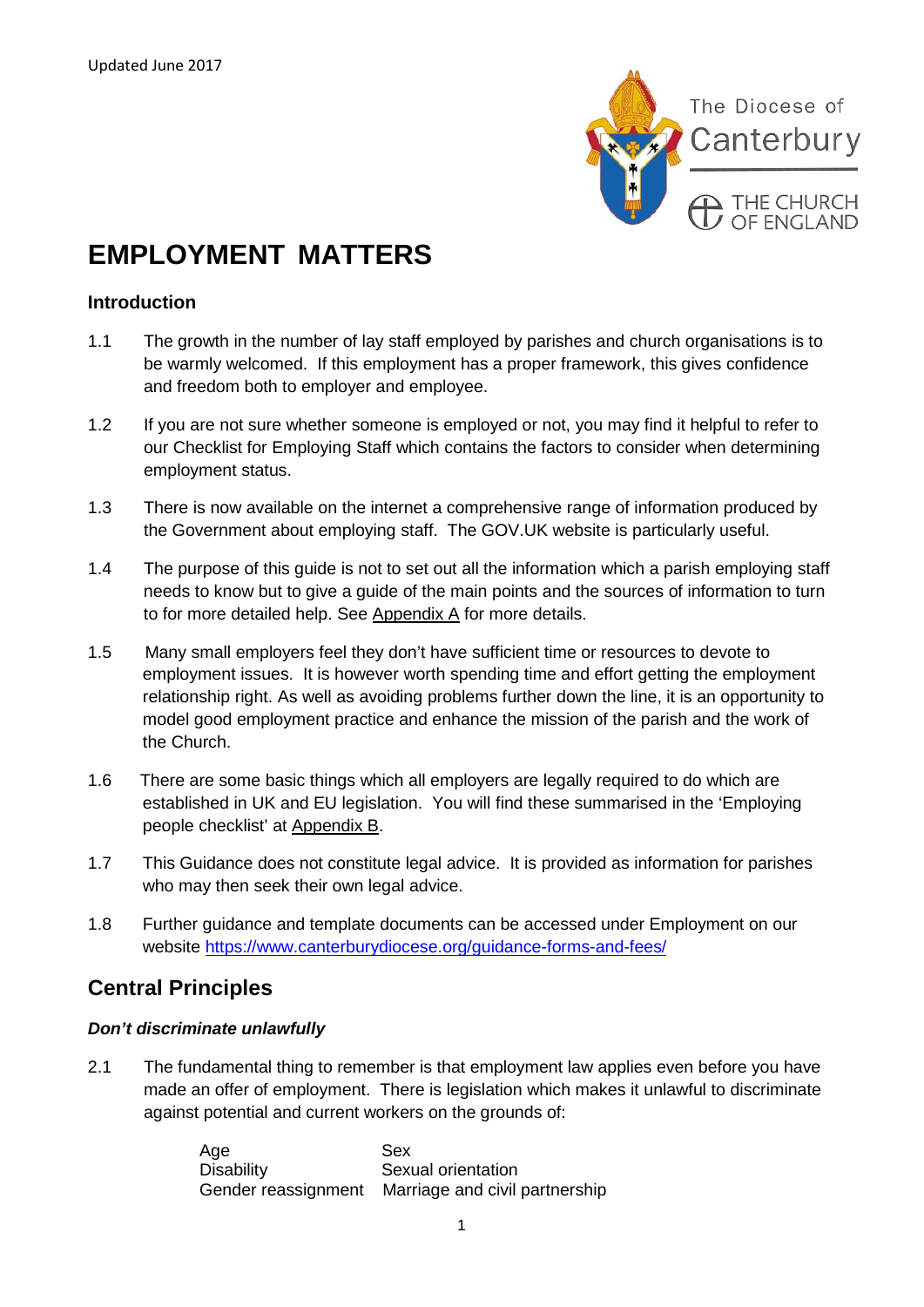Religion or belief

Race Pregnancy and maternity

2.2 In recruiting for a post, you therefore need to think carefully about what skills, qualifications and experience potential candidates might need to do a job. For example, if you want to employ a parish secretary you cannot assume you can have a preference for employing someone who is a Christian. There are, however, provisions within the legislation for exemptions to meet the reasonable requirements of religious groups. To justify a 'genuine occupational requirement' for a Christian, it is highly likely the detailed duties of the post would contain significant leadership, teaching or representative element. **Approach a genuine occupational requirement with care!** You cannot assume that a genuine occupational requirement exists as an essential requirement and you may want to ask yourself, "Does this role have key spiritual elements that only a Christian can carry out?"

The following wording may be helpful for your recruitment paperwork:

*"The successful candidate will understand, and in their work support, the Christian aims and mission of the Church of England and our parish of…"*

- 2.3 The Diocese of Canterbury understands the benefits of employing individuals from a range of backgrounds, with diverse cultures and talents and we aim and encourage parishes to create a workforce that:
	- values difference in others and respects the dignity and worth of each individual
	- reflects the diversity of the nation that the Church of England exists to serve
	- fosters a climate of creativity, tolerance and diversity that will help all staff to develop to their full potential.

## *Make it clear in writing on what basis someone is employed*

- 3.1 It is good from every point of view that both the parish and its employees understand the basis of the employment. More than this, there are some details which employees have a legal entitlement to be given in writing within 2 months of starting work, and it is sensible to issue these details as a matter of course, to avoid any misunderstanding.
- 3.2 Although this can sometimes seem burdensome, being clear about the terms and details of an appointment is the starting point for trust, respect and good relationships.
- 3.3 The sample employment contract on our website fulfils the requirement as a written set of particulars. You can use this for new staff as well as for existing staff who for whatever reason do not already have a written contract. You must have a grievance and disciplinary procedure. We can provide sample employment policies – please contact HR for details.

## *Take care of your workers*

4.1 As an employer you are responsible for making sure your staff have a safe environment to work in. While you will not need a formal health and safety policy unless you employ five or more staff, it is worthwhile for some consideration of risks to be carried out and reported to a PCC meeting. In an office environment the main risks are likely to relate to electrical equipment but it is also necessary to ensure appropriate chairs and that screens are at a correct height etc.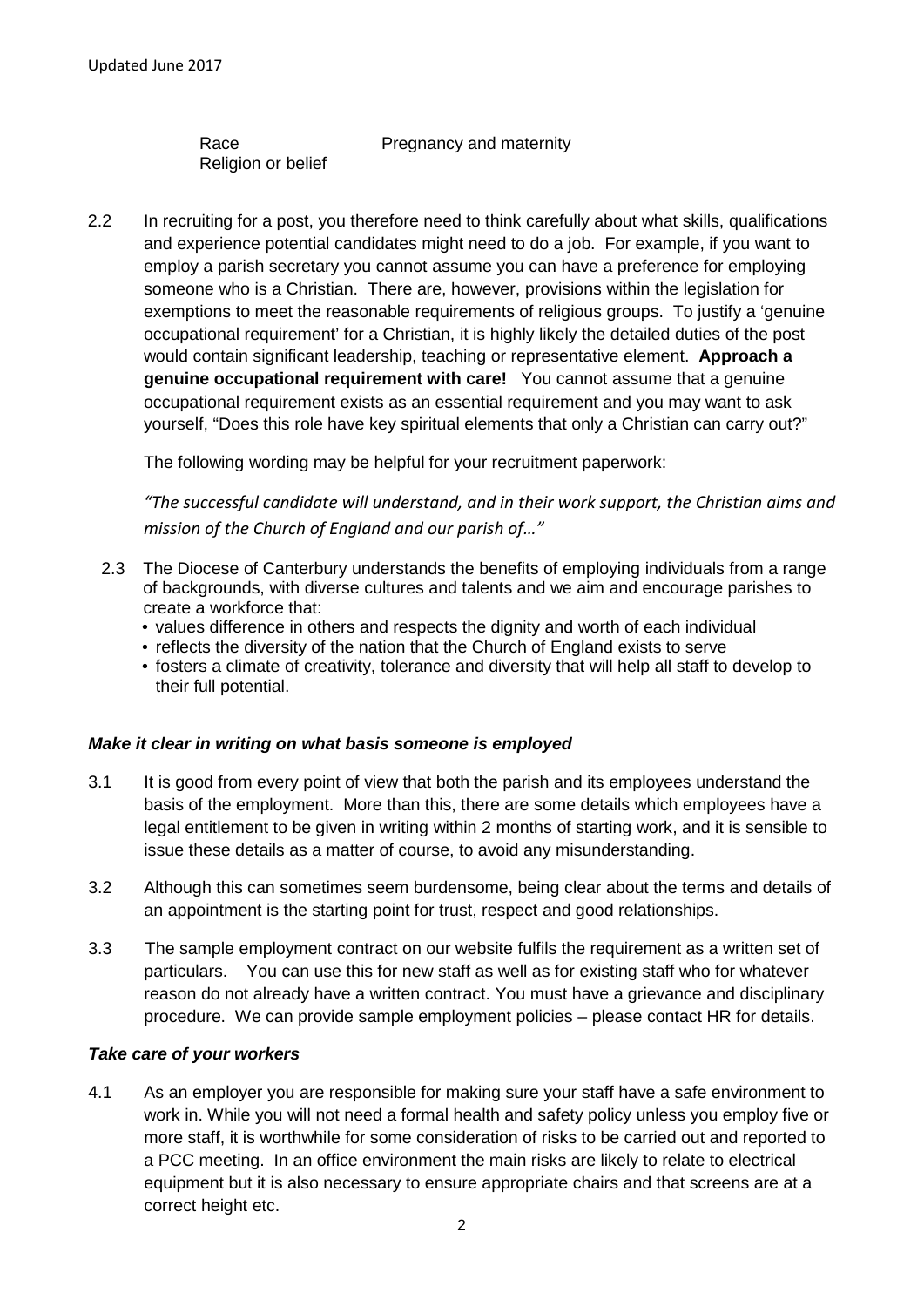- 4.2 Lone working can be a particular concern for some PCCs if someone spends some or all of their working hours working alone or in an isolated location. A Lone Working policy guidance and a template Risk Assessment form can be found by scrolling down on our website <https://www.canterburydiocese.org/guidance-forms-and-fees/> to Employment .
- 4.3 There are a number of other things to bear in mind when taking care of your workers and it is good to set aside regular times to discuss how things are going. You will also need to be aware of your responsibilities in specific circumstances e.g. when staff are ill, or become disabled, or want to take time off, or want to change their working pattern to manage caring responsibilities. And remember that a timely 'thank you' is likely to be appreciated by even the most dedicated of individuals.
- 4.4 It is helpful to provide an induction period to ensure that staff are equipped for the particular role. An induction should include: The People they will have contact with and team relationships and roles The Organisation itself and its structures Practicalities of the place of work (fire procedures/locking up etc.) Health & Safety Terms and conditions Training needs
- 4.5 Ongoing training and support should be offered and may include Professional Development Personal Development Spiritual Development Organizational development
- 4.6 Employers **are required** to take out employer`s liability insurance and to display a certificate from the insurance company in the place of work. Accidents at work do happen.

# **Resources available from the Diocesan HR Manager:**

- *Checklist for Determining Individual Employment Status*
- *Template Employment Contract for PCCs*
- *Template Self Employment Contract for PCCs*
- *Lone Working Policy*
- *Template Risk Assessment form*

# **Recruitment**

- 5.1 The starting point of any recruitment is to work out what job you want done, how many hours are required to do the job and what rate of pay you are offering. If you don't know exactly what you want done, it will be hard to choose who would be suitable to do it.
- 5.2 Once you know what you want done it is reasonably simple to define this into a job description. It doesn't need to outline every last task but instead should outline the main areas and levels of responsibilities. This will then make it possible to draw up a person specification which will set out what skills and qualifications a person will need to undertake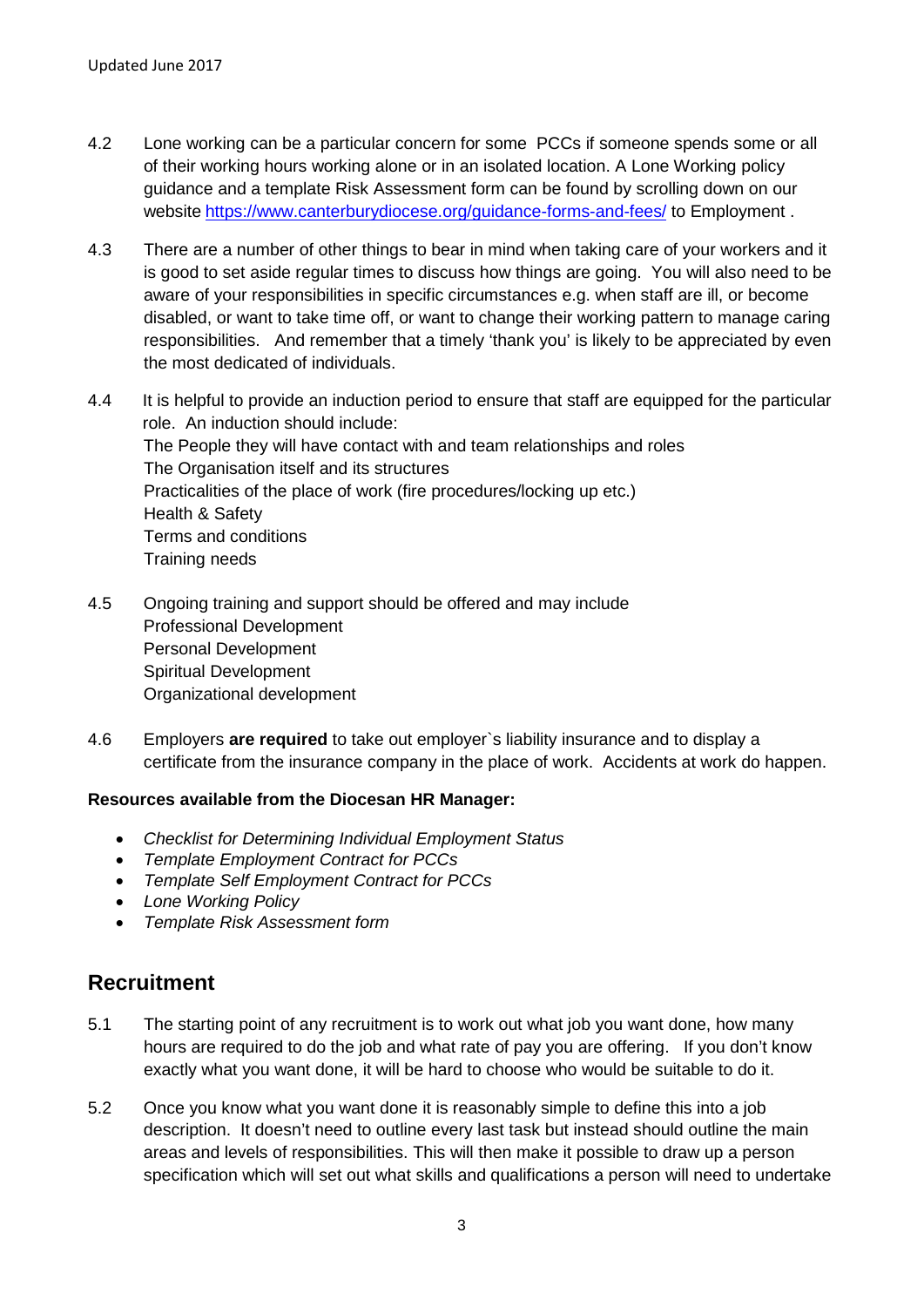the role. A sample job description can be found on the Diocesan website (and the ACAS website [\(www.acas.org.uk](http://www.acas.org.uk/) – search job description).

- 5.3 The basic principle of advertising a post is that you should seek to make any employment opportunity available to a wide range of people so that no one who might be suitable is excluded from applying. This does not mean that you have to spend vast sums of money advertising since there are usually low cost or no cost alternatives: eg church notice boards, Diocesan web sites, job centres, local shops.
- 5.4 In considering applicants, the key is to ensure that you have the same range of information about each candidate before you make a decision. Using an application form will mean the information about each candidate is presented in the same format. Prepare a set of interview questions in advance and make sure you cover the same areas for each candidate so you will be able to make a fair comparisons against the job description. If you ask some candidates about a particular area but not others you may be in danger of assuming that the person you failed to ask knows nothing about the area concerned. Remember discrimination law applies and you should not ask questions which could lead to the impression that you are seeking to use as a selection criterion something which is unlawful, eg if you only ask female candidates about child care arrangements then, whatever your intentions, it might be assumed that you are seeking to apply a criterion to female candidates which you would not apply to males. You should keep records of your shortlisting and interview decisions.
- 5.5 It is now generally unlawful to ask job applicants about their health or any disability until after they have been offered a job. So you should not include health-related questions on application forms or in interviews. There are however a few specific circumstances when early questions about health and disability *are* allowed. These include to find out if any adjustments need to made for the interview, or in relation to an **intrinsic** part of the job. For example, an intrinsic part of a caretaker job may be to lift and move furniture, so you can ask health questions to determine whether they are able to do that.
- 5.6 As well as the interview, it is also worth considering other methods of selection. You could devise some simple tests or exercises as part of the selection procedure, making sure that they are focused on skills which are essential to the job. So, when recruiting a secretary, it may be helpful to give a typing exercise or ask them to draft a letter.
- 5.7 There are document checks which have to be carried out by a prospective employer before anyone can begin working for them. These are to make sure that employees are entitled to work in the UK. GOV.UK's guide 'Full guide for employers on preventing illegal working' provides a useful summary on this.
- 5.8 You will also need to be aware of and follow the procedures in the Diocesan *Safeguarding Guidelines relating to Safer Recruitment* manual e.g. getting DBS clearance for some posts.
- 5.9 Whether "successful" or not, all applicants should be informed of the outcome as soon as possible. Most people will want to know why they have not been appointed. So prepare some feedback that is honest, constructive and not discriminatory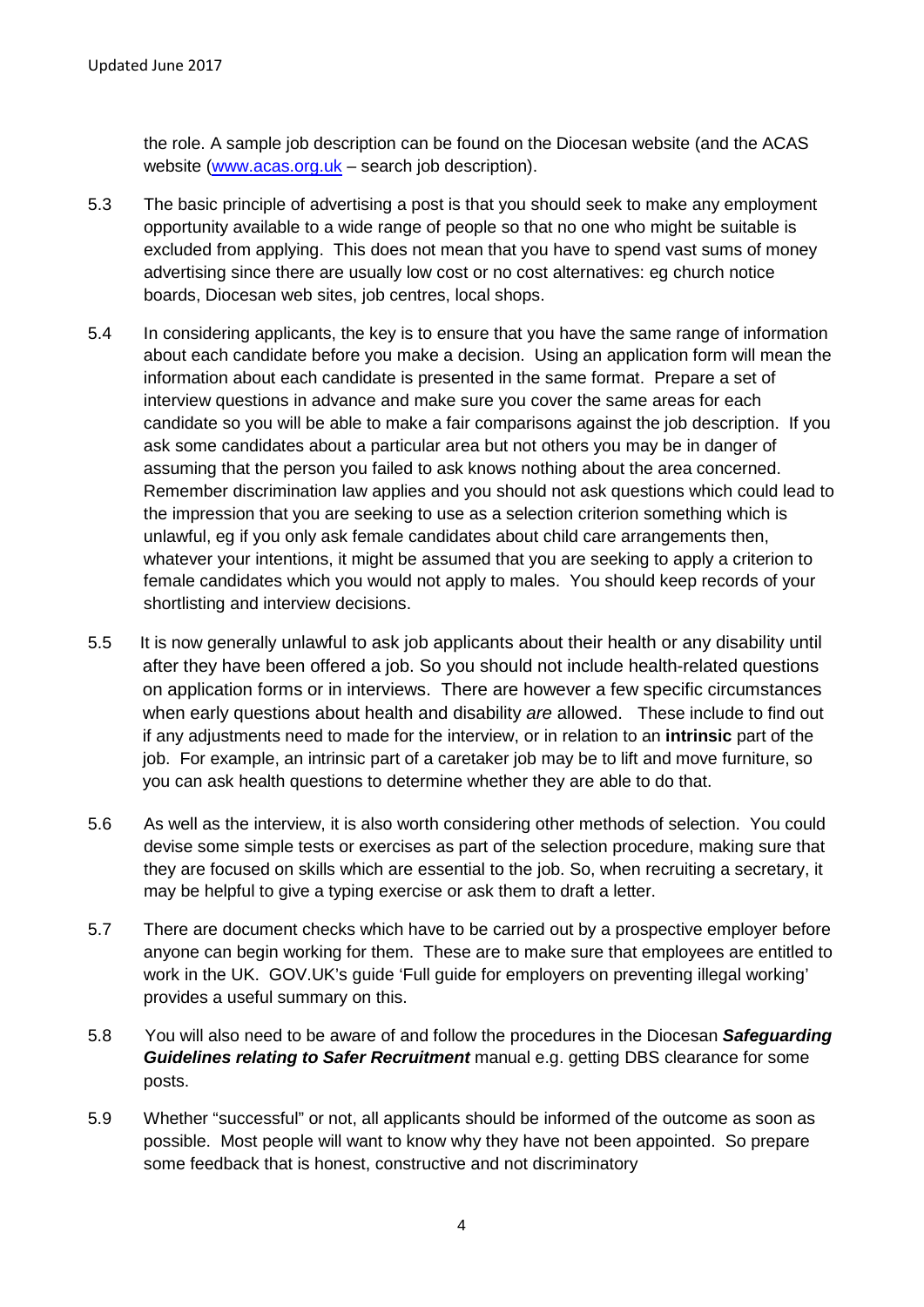## *Resources available for parishes from the Diocesan HR Manager:*

- *Application Form template*
- *Job Description Form template*
- *Advert template*
- *Shortlisting template*
- *Reference Request form*
- *Offer letter template*
- *Template Annual Leave form*
- *Template Sick Certificate*

# *Following these methods can never guarantee that your appointee will be a perfect fit, but having good procedures in place has regularly been proven to help.*

# **Performance Management**

6.1 People often immediately link performance management with appraisals – and this is a good link because the appraisal process is a critical factor in delivering good levels of individual performance. However, it is only one example of performance management and other methods may work better when dealing with particular performance problems. Managing performance begins from your very first interactions when someone is offered a job and starts with making them feel valued and that their contribution is important. There are many ways to manage an individual's performance. The most common methods are listed below.

Methods for improving performance include:

- Induction
- Probationary period
- One-to-ones (121s)
- Appraisals
- Disciplinary procedure
- Capability procedure
- Mentoring
- Coaching
- Pep talks
- Instruction
- **Counselling**
- Dismissal procedures

## 6.2 Induction & Probation

This is the final step in the recruitment process and the first real contact that a new person has with the PCC team. Induction is part of the foundation of good performance management. During induction the new employee should be made fully aware of their job duties, responsibilities and standards and the expectations of performance within their new role. The induction period could last for a number of days or weeks depending on the complexity of the role and runs concurrent with any probationary period. Induction training is good for setting the initial standards and expectations for new staff.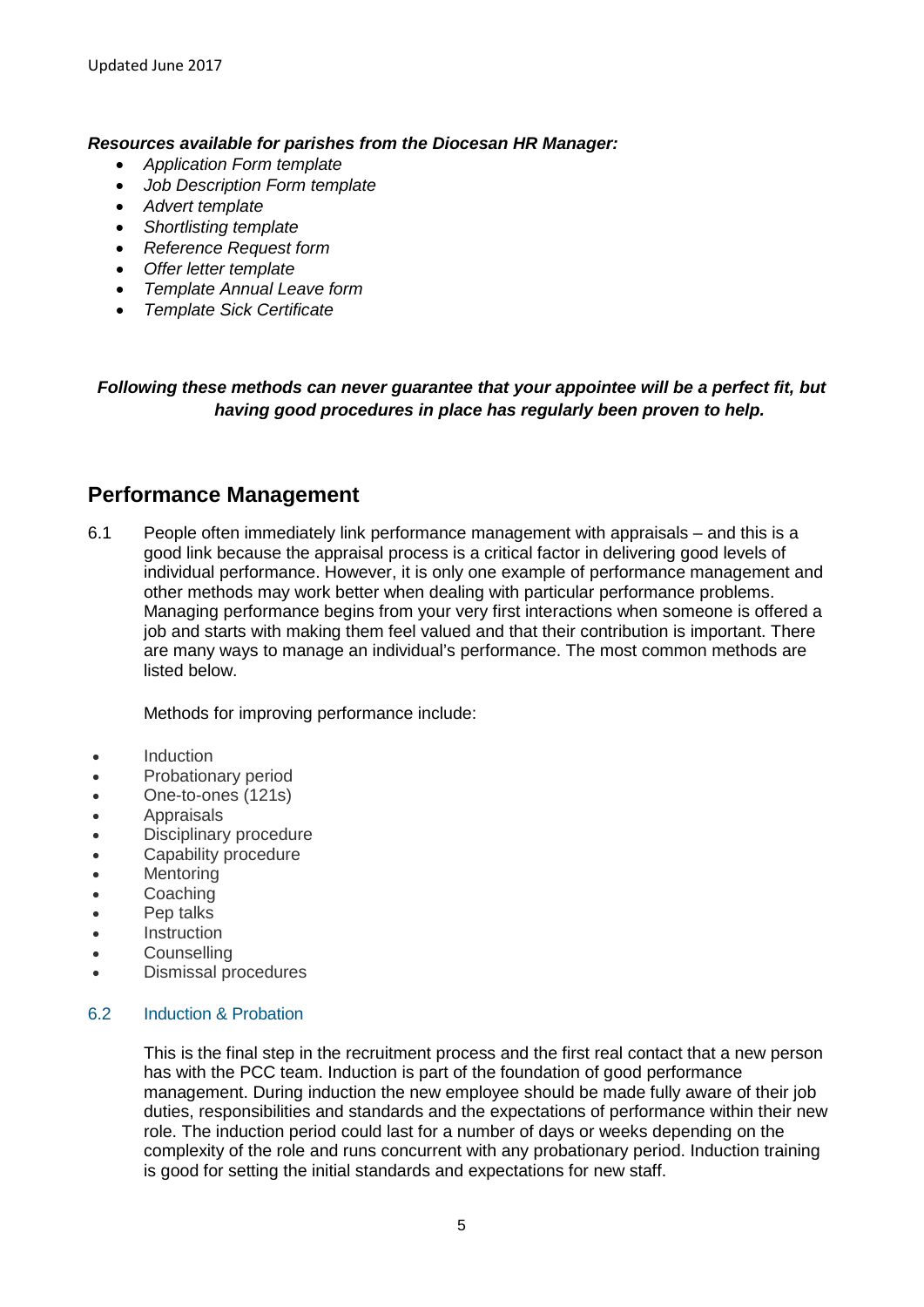#### Probationary period

A job offer should be conditional upon successful completion of a probationary period. During the probationary period, employees need to demonstrate their suitability to their new role. The line manager should set suitable preliminary objectives and hold regular one-toones so that the new team member is fully aware of their progress. The process should specify what they are doing well and if there is anything they need to improve. It is a good opportunity for praise and to recognise progress. The period is generally set at six months' but can vary depending on the role. It is well recognised that people leave a new employer in the first few months if they do not feel that they are settling in.

## 6.3 One to ones (121s) & Appraisal

121s are meetings that take place regularly either weekly or monthly on a face-to-face basis. 121s are a 'conversation' focusing on key areas that will make a difference to the performance of the individual. These meetings should be:

- Uninterrupted
- Structured
- Planned
- Recorded (take notes or recording agreed actions by email).

They are an opportunity to give and receive feedback, review the employee's objectives, cover issues and problems and discuss training and development needs and plans. It is also an opportunity to correct and praise performance, and is part of building and maintaining a long-term relationship with individuals.

#### Appraisal

Appraisals are formal reviews that take place on an annual or biannual basis. Appraisal is normally part of the formal performance management process. It requires that both parties to prepare well, in advance of meeting. Appraisal forms must be completed and logged on the employee's personnel file. The aim of the appraisal is to align the energies of the appraisee with the goals and objectives of the parish (Mission Action Plan). By providing clearly defined individual objectives, the manager enables the employee to see how their achievements contribute to the parish's success. Many employees report that their appraisal, when done well is highly motivating.

Appraisals are good for ongoing performance management and maintaining performance standard, reviewing longer-term performance achievements and in correcting performance issues that are significant but do not present a major problem. It is also an opportunity for the employee to let you know of any larger issues that need to be addressed, for example a problem with another department that is affecting the employee's performance. This is the opportunity to spot trends in performance and set objectives for the next year.

#### 6.4 Disciplinary procedure & Managing Capability

The disciplinary procedure is in place to ensure the parish acts in a fair and consistent manner in a disciplinary situation [Guidance from ACAS is available.](http://www.acas.org.uk/index.aspx?articleid=608) In all cases problems should be dealt with as quickly as possible and in a way that encourages improvement. Where possible you should start with an informal approach or a counselling interview. If the problem persists or is of a serious nature, you must give the employee written confirmation of the problem and invited to attend a meeting to discuss the issue. Any formal disciplinary matter must be thoroughly investigated before you proceed to a disciplinary meeting. The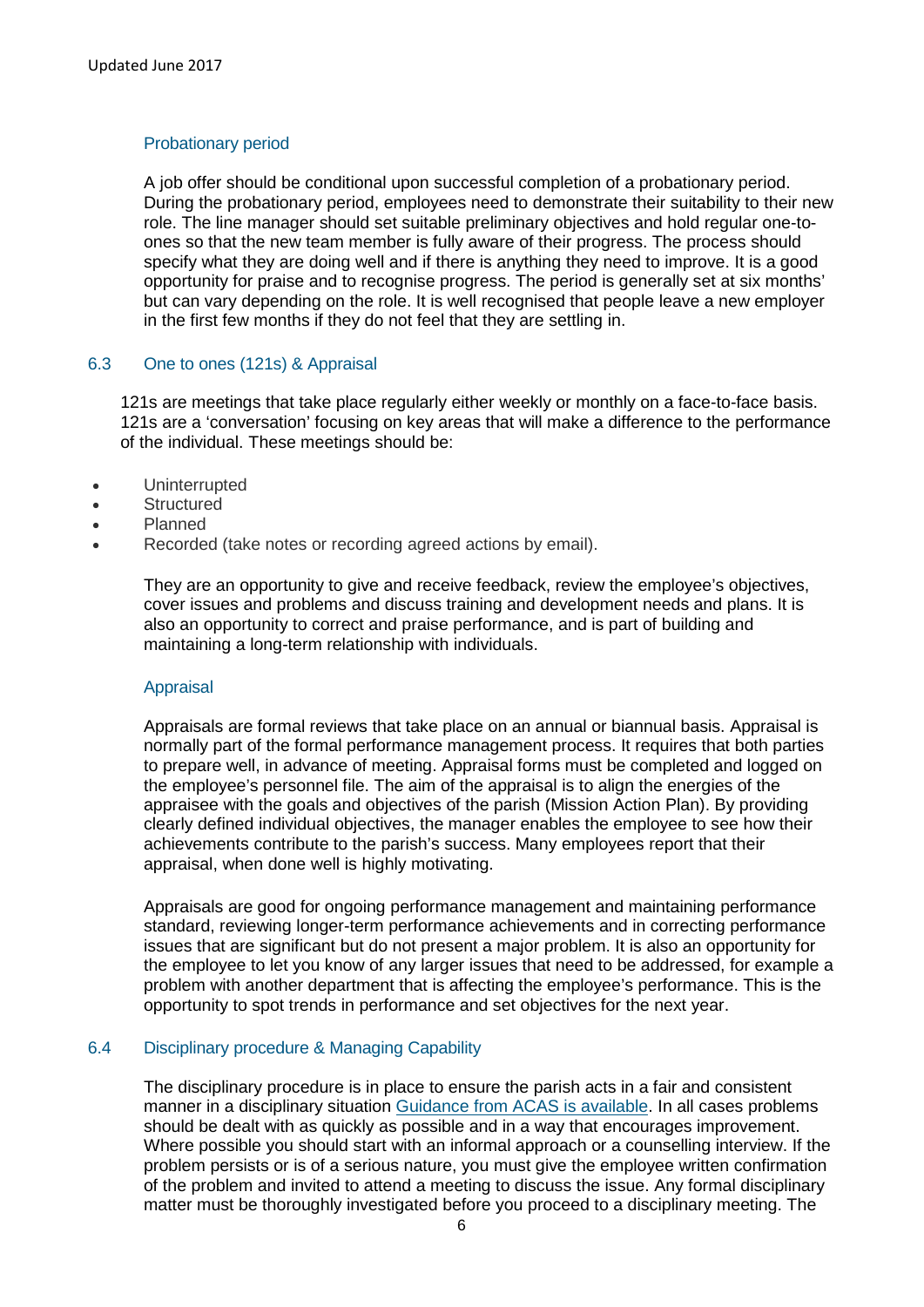employee has the right to be accompanied at this formal meeting. Please note within any disciplinary procedure there are a number of formal stages which should not be less than two unless there is an instance of gross misconduct: the final written warning and then dismissal.

The disciplinary procedure should be used with breaches of rules, e.g. persistent lateness or short-term absence where there is no genuine reason or illness is detected and handling serious breaches, for example fighting or theft. You should not use this procedure when there are capability issues, disability, and genuine illness or for resolving minor issues.

# Managing Capability

The capability procedure mirrors the disciplinary procedure. This is because, even though the procedure aims to rectify the problem, there is a possibility that the employee may be dismissed. The capability procedure focuses on the individual's capability to do the job. Incapability may be caused by illness, disability, inability to meet the requirements of the role even though others can. The capability procedure should be used for handling issues related to long-term illness, disability, or just long-term absence from work. It is also helpful where an employee cannot meet the demands of the job – and can be used to send a clear message about performance levels required and the consequences of continued incapability to meet standards. You should redeploy the person in a more suitable job where possible.

# 6.5 Mentoring & Coaching

This is the process by which a more senior person provides 'wise counsel'. The mentor is not normally the direct line manager. A mentor could be found either inside or outside the parish. Mentoring may be used to help someone meet a certain performance challenge or a stretching objective. A mentor can help spot issues, give direct feedback and point out the consequences if problems aren't remedied. They can do all of this without there being any direct consequences for the employee because the conversation is outside of the line relationship. Mentoring is particularly good for talent management and challenging people, in a non-threatening way, to develop further. Addressing potential future performance problem e.g. many high flyers derail because of overuse of a strength: they may be forceful, which helps them to achieve goals in the early stages of their career but later this starts to look like bullying.

## **Coaching**

Coaching is the process by which one person helps another to improve a particular aspect of their performance. There are numerous models, but they all follow a simple four-stage approach:

- 1. Identify the current performance level for a particular task
- 2. Discuss and agree the goal or objective for that task. The coach may demonstrate what `good performance' looks like.
- 3. Give the person time to practise, with direct feedback on how they are doing.
- 4. Review progress. Give feedback on successes and agree what steps the coachee will take to reinforce the learning when they are on their own.

Coaching is a simple, relatively quick way for a manager to directly helping an employee to improve. The results can normally be seen immediately and the employee benefits from focused attention on a specific issue. Coaching should be used when managers can observe what's happening and the task is discrete and can be performed by the employee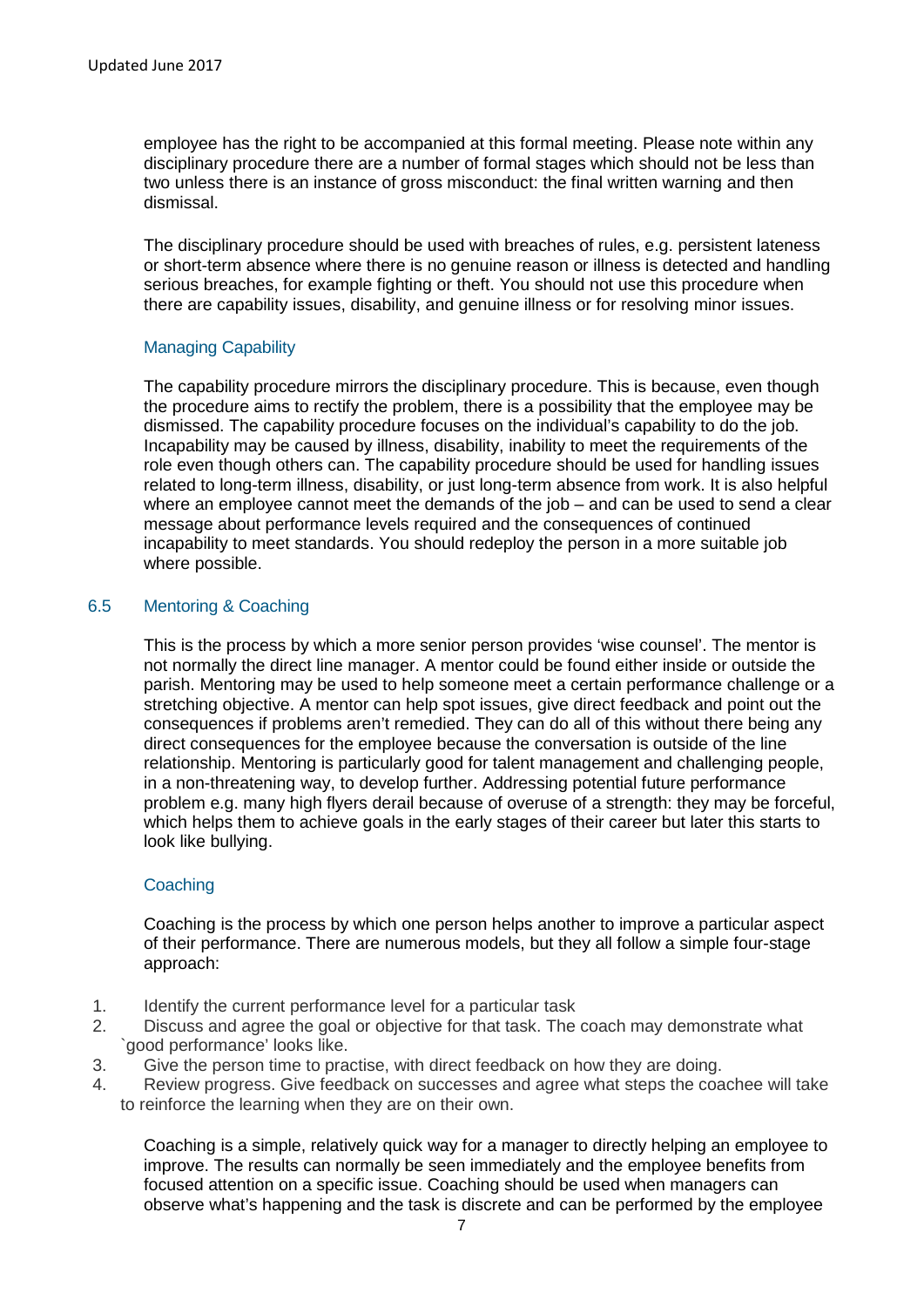without the need for others' input. It is a good method to use where the employee has the required skills and knowledge but needs a bit more support or direction.

#### 6.6 Pep talks

Pep talks can be used regularly with staff who perform to variable standards. Sometimes a short chat with a focus can help an employee to regain their commitment or confidence. These are similar to 121s but are impromptu. They are useful in building an individual's confidence and competence by supporting and rectifying issues quickly.

#### 6.7 Instruction

Instruction is detailed training and explains what is required and how to do a particular task or approach an issue in detail. The task is broken down into its component parts and each stage is explained, demonstrated and notes may be provided. When the instructor believes the trainee is ready they may be allowed to practise under the supervision of the instructor (e.g. driving instruction). It requires that the manager has adequate time available and has been trained to give instruction. Detailed instruction can be useful where an employee is new to a task or role or when introducing new equipment e.g. upgrading software.

#### 6.8 Counselling

This is used where an employee has a deep-rooted problem and you should only use this approach if you have been fully trained in counselling techniques. Employees you manage may be too close and you may have too vested an interest in any counselling outcome to be involved in the counselling itself. It may be better to refer the employee to the Employee Assistance Programme (EAP) which provides external confidential support. There are many good providers available, please speak to a member of HR for further guidance.

#### 6.9 Dismissal procedure

Where an employee has failed to meet the required standards of performance, conduct or capability, you may have no choice but to commence dismissal proceedings, once a disciplinary or capability procedure has been followed. ACAS has published a [guide to](http://www.acas.org.uk/index.aspx?articleid=2179)  [discipline and grievances at work.](http://www.acas.org.uk/index.aspx?articleid=2179) You should use this procedure in cases of gross misconduct and consider it in cases of continued misconduct where previous warnings have been given. Also for cases of incapability where previous warnings have been given and there is no suitable alternative. This procedure should not be used for the first stage in any situation or for minor breaches of conduct or low level performance issues.

## **!The Diocese would recommend that independent legal advice is sought if the PCC is considering an employee`s dismissal**

*Resources Available from the Diocesan HR Manager: Capability Procedure Disciplinary Procedure Grievance Procedure*

# **Pay, national insurance and income tax**

7.1 If your parish pays anyone for services rendered, then unless it is for reimbursement of expenses incurred or they are a self-employed contractor who supplies a legitimate invoice,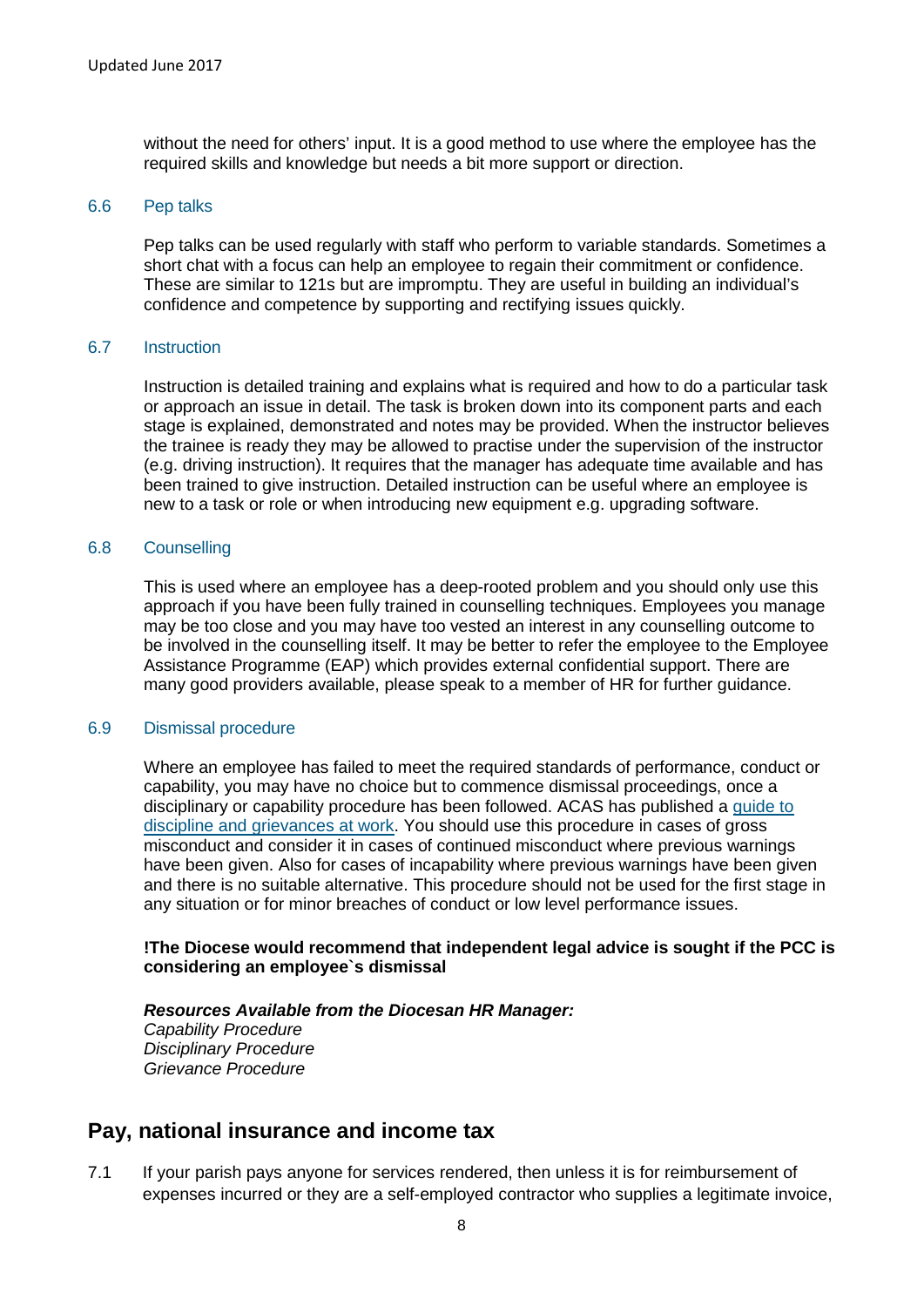it is likely that an employment relationship exists. You need to make National Insurance and income tax deductions for any employee who earns over a certain amount through the PAYE system. You are obliged to provide HMRC with a certain amount of information.

- 7.2 You should contact HMRC for detailed advice on your obligations regarding reporting, tax and national insurance.
- 7.3 Employees have certain rights regarding pay, including:
	- To be told when, how and how much they will paid
	- To be paid at least the minimum wage
	- To have itemised pay statements
	- Not to have unlawful deductions made from their pay
	- Where appropriate to be paid, statutory levels of maternity, paternity, adoption and sick pay
- 7.4 It is important to remember that unless there is an agreement between the employer and employee, most deductions from pay are unlawful.
- 7.5 There are computer packages available to help you run your payroll, including free HMRC software. You can outsource it – most accountants offer payroll services - though obviously it will be cheaper to do it in-house if you have the resources. You can get information and advice from GOV.UK.

# **Pensions**

- 8.1 If you have an employee earning above the minimum earnings limit you will need to enroll them in a qualifying pension scheme and contribute to that pension (unless they are under 22 or over the state pension age). This is called Pension Auto Enrollment.
- 8.2 A guidance note on Auto Enrolment and Pensions can be accessed by scrolling down to Employment on our website<https://www.canterburydiocese.org/guidance-forms-and-fees/>

# **Changing a contract**

- 9.1 Most changes to a contract of employment need the consent of both employer and employee. They can be agreed either orally or in writing but written consent can avoid later disagreement. Contracts can also be changed if an employee works under new terms without objecting to the changes, or through a 'flexibility clause' which might require them to transfer to a different location with the job. It is important that any such changes are discussed and agreed and that this is recorded somewhere.
- 9.2 A contract can be ended by the employer or the employee, normally by giving the required notice of termination. Where the employer gives notice, this is usually deemed to be a dismissal. In order for a dismissal to be fair, it must be for one of the potentially fair reasons:
	- **Capability**
	- **Conduct**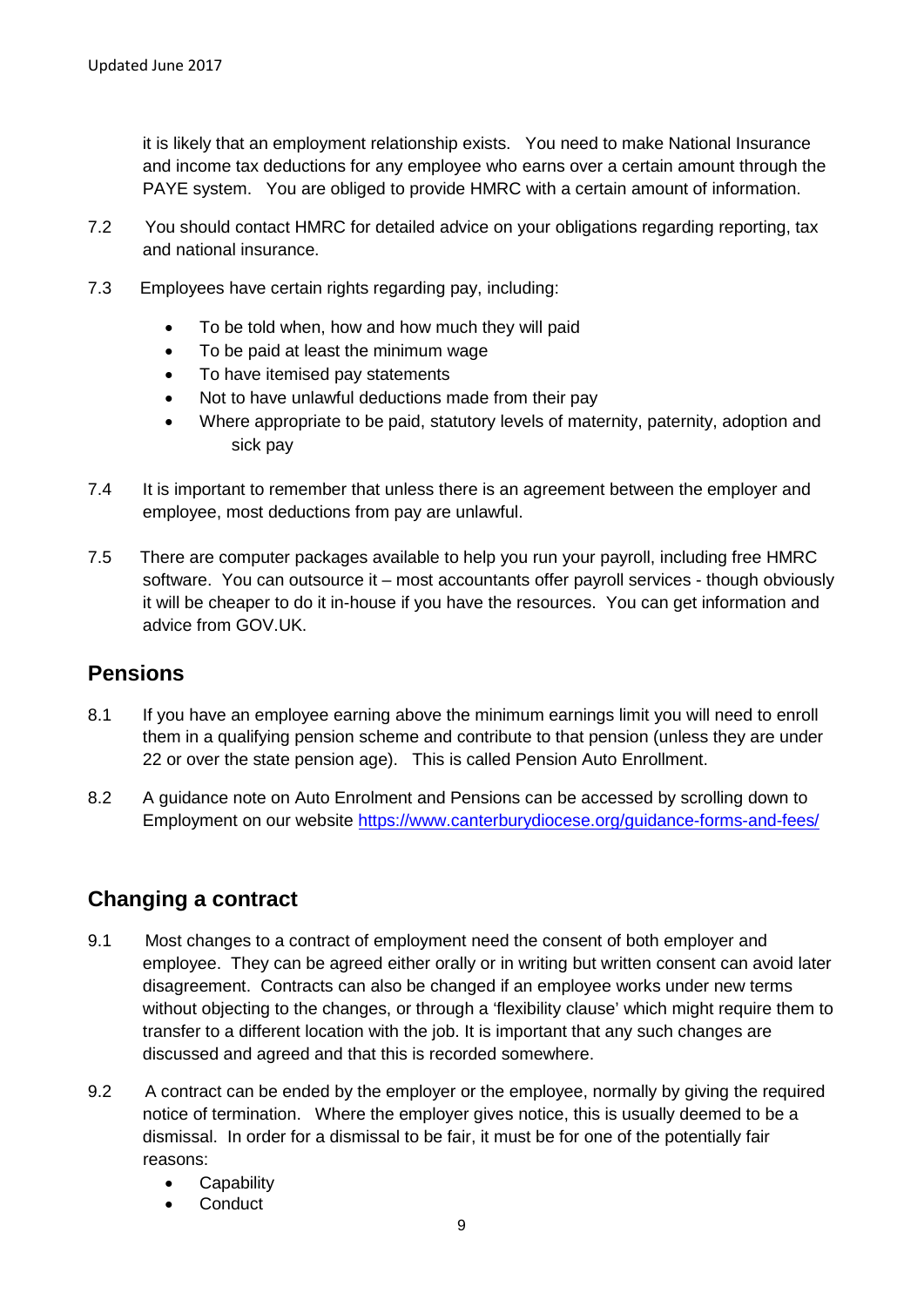- Redundancy
- Breach of statutory provision
- For some other substantial reason
- 9.3 Whatever the reason, you need to be able to demonstrate that you have acted reasonably and in line with statutory or contractual procedures. We strongly advise that you seek advice before terminating someone's employment. If someone feels their employment has ended unfairly, it may give rise to a claim at an Employment Tribunal.
- 9.4 The qualifying period for claims of unfair dismissal is 2 years for staff appointed on or after  $6<sup>th</sup>$  April 2012. For staff recruited before  $6<sup>th</sup>$  April 2012, the one-year qualifying period will continue to apply.

# **In conclusion**

10.1 I would like to emphasize again that this is not a comprehensive guide to employing staff. It should also be borne in mind that employment law is changing all the time and it is important to seek out the most up to date information and guidance.

This website provides useful information:

[www.gov.uk/browse/employing-people](http://www.gov.uk/browse/employing-people)

10.2 Do feel free to contact me with your queries or if you just want to check your understanding of something. Please also let me have any suggestions for improving the guidance we provide.

**Human Resources Diocese of Canterbury June 2017**

**Disclaimer:**

**Great care has been taken in creating these pages. However, they are not intended to be a substitute for specific legal advice. The CDBF cannot be held responsible for any errors or omissions.**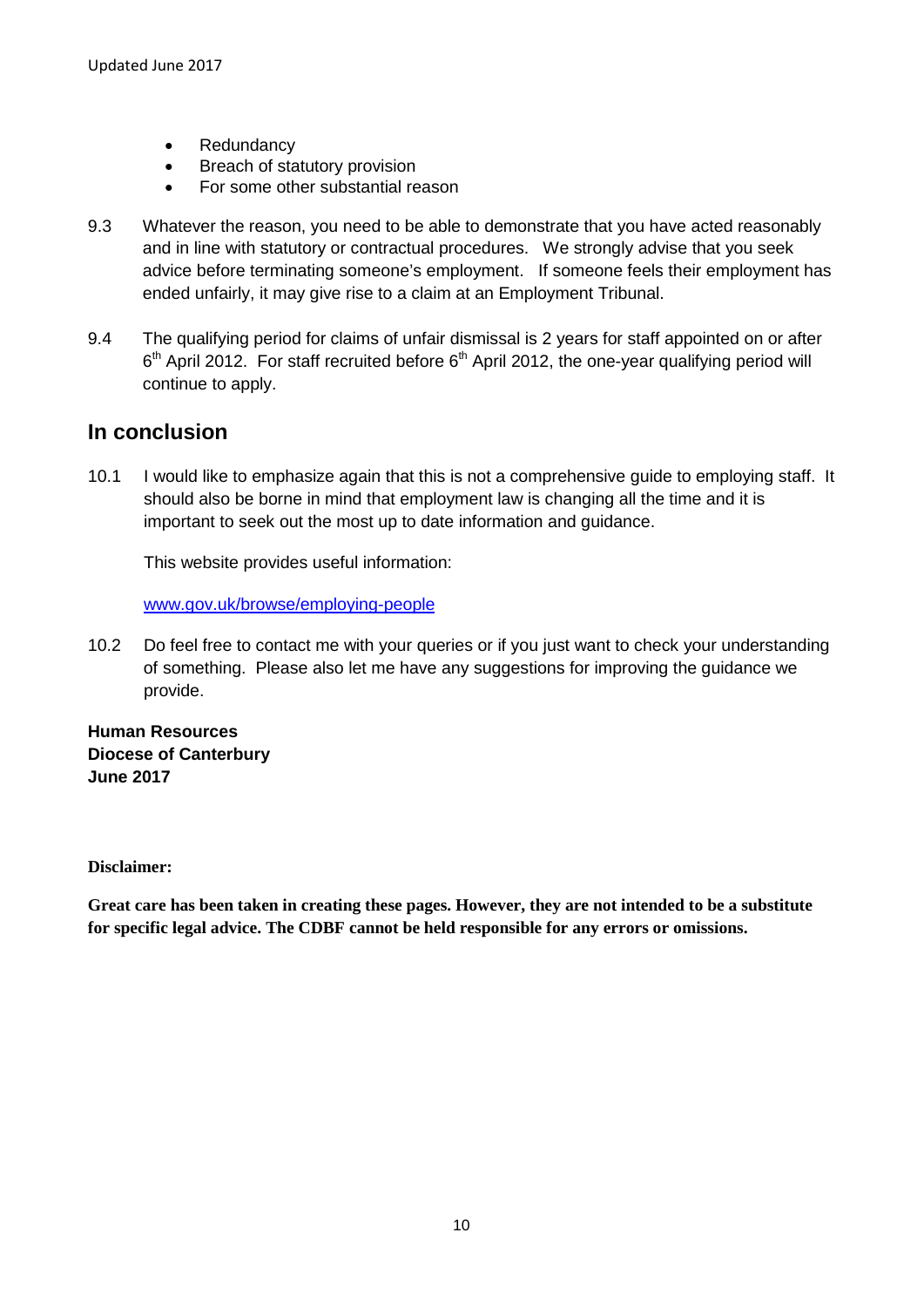# Appendix A **Sources of advice and help**

# *Diocesan HR*

The Diocese employs 2 part time HR Managers, Sarah Marsden and Tessa Metcalfe.

Both can be contacted on 01227 459401 and [smarsden@diocant.org](mailto:smarsden@diocant.org) and [tmetcalfe@diocant.org](mailto:tmetcalfe@diocant.org)

# *"Safeguarding Guidelines relating to Safer Recruitment" manual*

The Diocesan DBS (Disclosure & Barring) Adviser is Sheila Rooke and her contact details are:

[srooke@diocant.org](mailto:srooke@diocant.org) (01227 459401)

## *Church Workers Pension Fund*

You can write to the Church of England Pensions Board, 29 Great Smith Street, London SW1P 3PS or contact them on:

[cepb.enquiries@churchofengland.org](mailto:cepb.enquiries@churchofengland.org) 020 7898 1800 (Switchboard) 020 7898 1802 (Pensions Helpline)

# *Websites*

## *Canterbury Diocese website*:

<https://www.canterburydiocese.org/guidance-forms-and-fees/> and scroll down to **Employment.**

You can access advice documents on the following:

**Contracts** 

Grievance Procedure

Disciplinary Procedure

**Recruitment** 

Family Leave

Lone Working

Pensions

Calculating Holiday Entitlement

Genuine Occupational Requirements

# *Parish Resources website:*

This website has a link to a valuable Employment Guide for faith based organisations. It can be accessed on [http://www.parishresources.org.uk/wp-content/uploads/Just\\_Employment.pdf](http://www.parishresources.org.uk/wp-content/uploads/Just_Employment.pdf)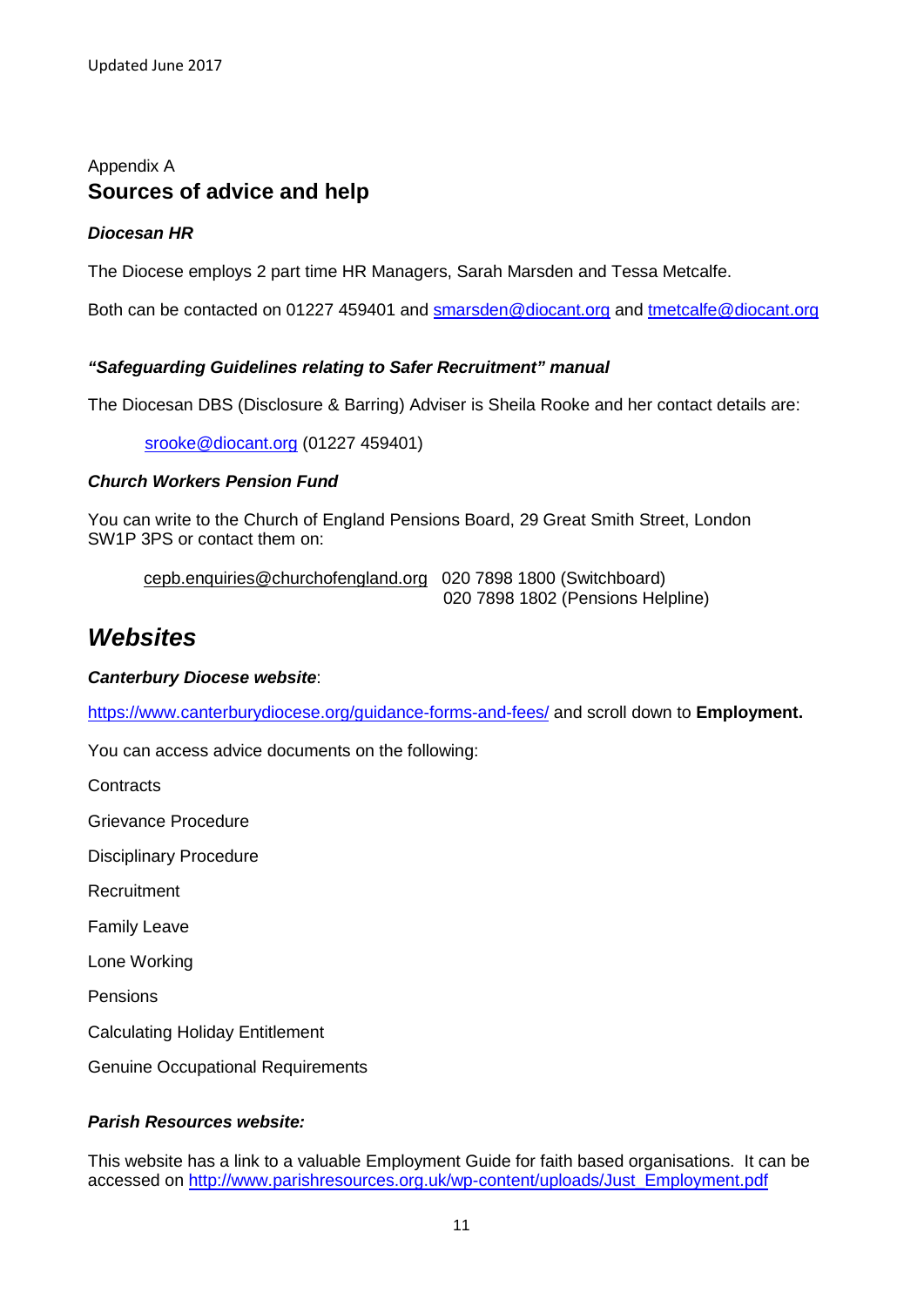# *GOV.UK*

This is the most comprehensive Government sponsored web site containing information for employers. There is useful information, advice and guidance on virtually every aspect of employing staff and a number of interactive tools are provided. Most of the information is in the Employment and Skills section.

# *ACAS*

ACAS contribute to the GOV.UK site but also have their own site with additional material including sample policies. They also have a free telephone helpline.

[http://www.acas.org.uk](http://www.acas.org.uk/) 08457 47 47 47

# *Other Sites*

Although their main resources are subscription only, the following sites do have some useful employment law information:

[http://www.cipd.co.uk](http://www.cipd.co.uk/)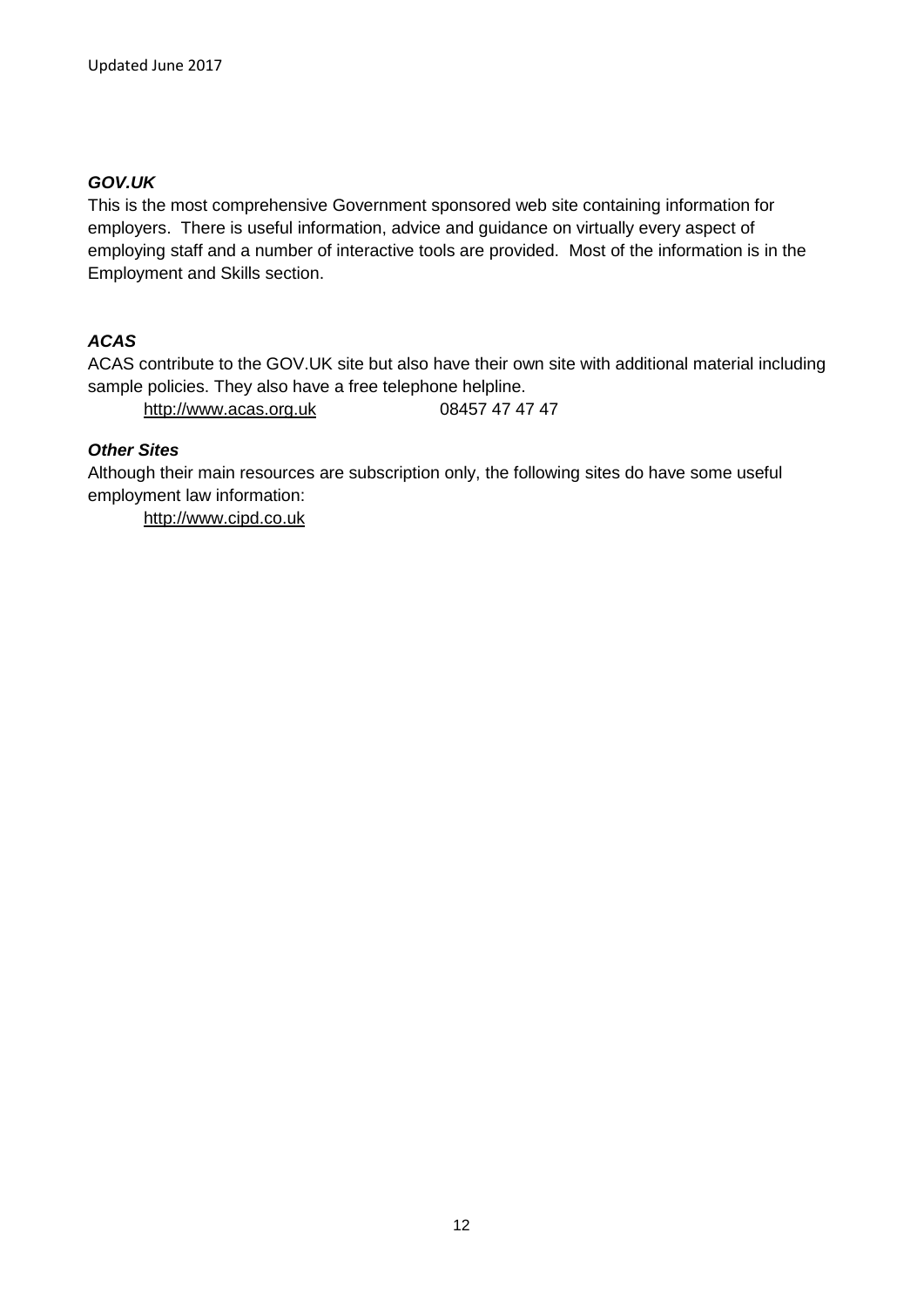Appendix B

# **'Employing people checklist'**

## **RECRUITMENT**

You must make your recruitment decisions in a fair and non-discriminatory way

You must check the eligibility of new staff to work in the UK:

<https://www.gov.uk/legal-right-work-uk>

You must give your employees a written statement of employment particulars within two months of their starting work for you.

## **PAY, TAX AND PENSIONS**

Your employees' tax and NI contributions must be deducted from wages and paid to HM Revenue & Customs.

Your pay rates must comply with the national minimum wage legislation and we support and encourage parishes to pay staff in line with The Living Wage.

Your employees must be provided with itemised pay statements.

You must not make unauthorised deductions from your workers' wages.

You must pay statutory sick pay to all qualifying workers from the fourth day of Incapacity onwards.

If you have an employee earning above the minimum earnings limit you will need to enroll them in a qualifying pension scheme and contribute to that pension (unless they are under 22 or over the state pension age). This is called Pension Auto Enrollment.

# **WORKING HOURS AND TIME OFF**

You must give your workers a minimum of 5.6 weeks' paid annual leave a year. *[NB This can include public and bank holidays]*

You must not ask your workers to work an average of more than 48 hours per week, unless they give you their voluntary consent in writing. You must also allow workers to have minimum daily and weekly rest periods.

You must allow your employees time off work in specified circumstances other than annual leave eg to deal with an emergency involving a dependant or attend an antenatal appointment.

You must give serious consideration and follow the statutory procedure when considering requests from certain employees to work flexibly.